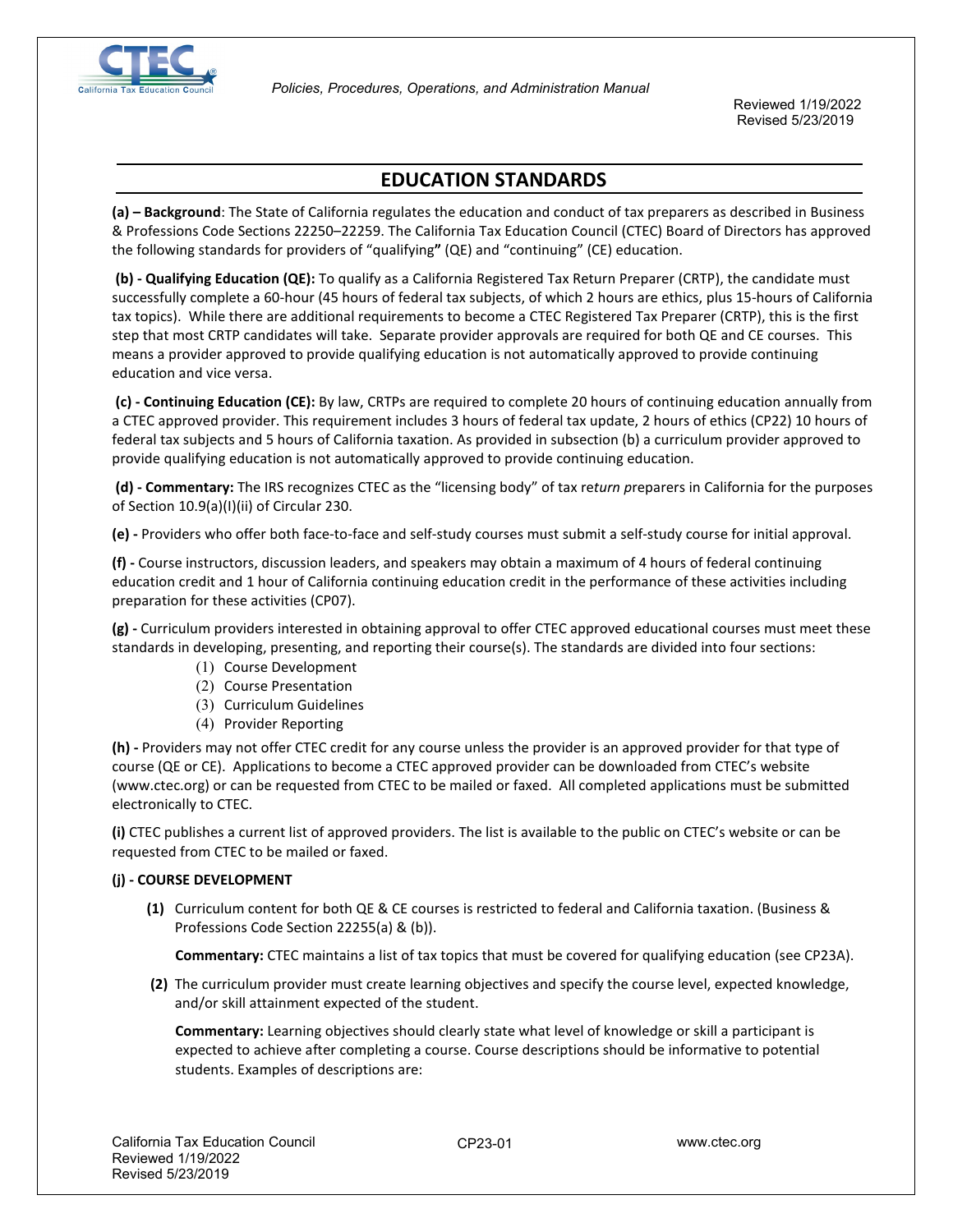

- **(A) Basic** Covers fundamental principles and skills. This level is for students with limited or no exposure to the subjects.
- **(B)** I**ntermediate** Builds on a basic course in order to relate fundamental principles or skills to practical situations and extend them to a broader range of applications. This level is for students with some exposure to the subjects.
- **(C) Advanced** Focuses on the development of in-depth knowledge, a variety of skills, or a broader range of applications. This level is for students with significant exposure to the subjects.
- **(D) Update** Provides a general review of new developments. This level is for students with at least a basic knowledge in the subjects who wish to be kept current.

**Commentary:** The CTEC education cycle is from November 1 through October 31 of the following year. Update courses offered after October 31 shall contain update material related to the current tax year with the coming filing season in view. CTEC has the discretion to disqualify courses offered after October 31 that have not been updated for the subsequent year.

**(E) Overview** – Develop a broad perspective in a subject area.

- **(3)** Curriculum providers must state the education, and/or experience prerequisites required for each course in clear and precise language to help students determine whether they qualify for the course and whether the course is appropriate for them.
- **(4)** Curriculum providers must be qualified in the subject matter and be knowledgeable in instructional design and delivery. Courses must be developed and taught by individuals or teams having expertise in the subject matter. They must be a currently registered CRTP, IRS Enrolled Agent, licensed CPA, attorney in good standing and holding an active license or its equivalent or an individual with tax expertise demonstrated through practical experience.

**Commentary:** Qualification in subject matter and knowledge of instructional design may be obtained through appropriate practical experience, education, or both. This standard is not intended to require that any one individual course developer be both technically competent and competent in instructional design and development; its purpose is to ensure that both types of competency are represented in the completed course. Whether one or more persons are involved in that development is not important.

- **(5)** Course materials must be clearly written, must avoid misleading or imprecise terminology, must be technically accurate, current, complete, and sufficient to meet the course learning objectives.
	- **(A) Clearly Written**: Instructional material, including questions, must be clearly written so as to be understood by the student to whose technical level of knowledge and experience the course is directed. This includes not only technical accuracy, but also grammatical and syntactical correctness.

Complex subject matter, even though understood by the author, must be written in a manner that can be understood by the intended audience.

**(B) Misleading or imprecise language or terminology.** Use of misleading or imprecise terminology causes confusion and is not permitted. For example, mixing technical terms, such as exclusions, deductions and 'credits,' makes material unclear (see commentary below). Misspellings, poor punctuation, clumsy syntax, and/or poor instructional design can contribute to a lack of clarity and are not allowed.

**Commentary:** Most common tax terms known and used by tax professionals are used in tax publications and are expected to be used consistently in all course material as well.

These terms come, in large part, from the Internal Revenue Code, Income Tax Regulations, and/or court decisions where these technical terms are defined and/or discussed. Quoting the code and/or regulations, although encouraged, is not necessary, but the consistent and proper use of code and regulation terminology is essential. It is confusing to use terms and terminology that are not common to professional tax preparation.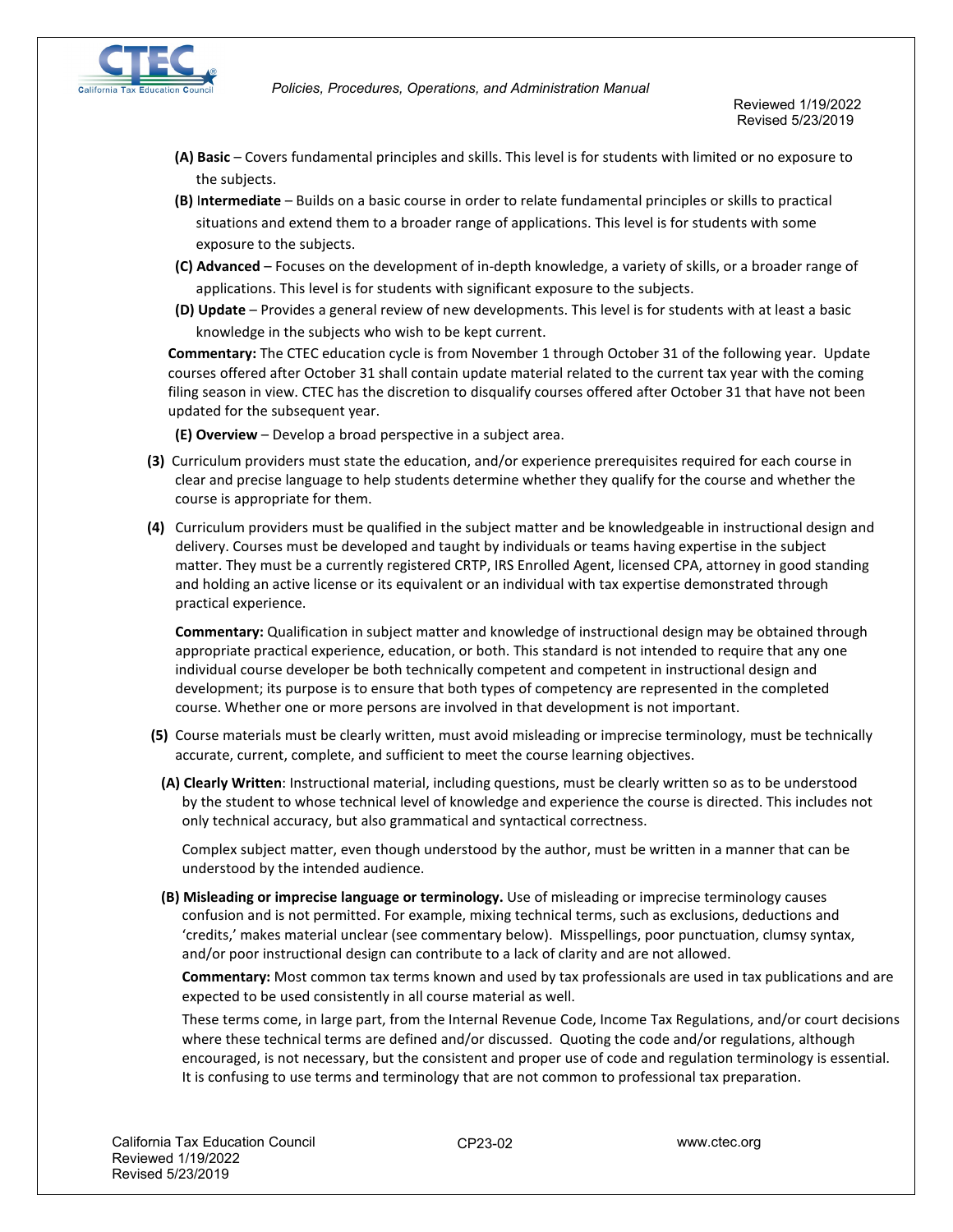

Reviewed 1/19/2022 Revised 5/23/2019

Examples include: 1) use of "taxable income" when the author means an item of gross income that is not excludible; 2) "Home Upkeep" instead of "costs of maintaining a household" which describes the requirements of IRC §2(b)(1)(B) concerning the "maintaining a household" requirement for head of household status; 3) using the term "the person" to refer to "the taxpayer"; and, 4) using the phrase "personal tax computation" as a chapter title to mean the levels of income generally associated with the calculation of the tax due or tax refund.

These levels are commonly and technically known as "gross income", "adjustments to gross income" (so called above the line adjustments), "adjusted gross income", "below the line" itemized deductions, and "taxable income".

- **(C) Technically accurate:** "Technically accurate" means the materials must reflect the correct meaning of the tax law, regulations, court rulings, revenue rulings, revenue procedures, and other authoritative promulgations. Gray areas in the law are to be identified and discussed appropriately.
- **(D) Current:** "Current" means course materials must be updated per the provisions of CP32. Although not required, curriculum providers are strongly encouraged to provide the updated information to prior students.
- **(E) Complete:** Textual material must be complete as to coverage in two distinct respects:
	- (i) **First**, the breadth of coverage must be complete. For example, a segment of the 5-hour "federal tax law" portion of the annual CE requirement that is devoted to "exclusions" would, generally, not be complete if it did not include a discussion of all the common exclusions. § 101; Gifts under § 102; Certain medical benefits under § 104, 105, & 106; Parsonage allowances under § 107; Certain debt relief under § 108; Combat, etc. pay under § 112; Scholarships and fellowships under § 117; Certain meals & lodgings provided by employers under § 119; Benefits from Qualified group legal plans under § 120; Exclusion of gain on the sale of principal residence under § 121 (this exclusion would probably be more properly place under a portion of the course dealing with sale of residence); Benefits from educational assistance courses under § 127; Dependent care assistance course under § 129; and/or Certain fringe benefits under § 132.
	- (ii) **Second**, a discussion of any topic must be sufficiently detailed to adequately cover the subject matter. For example, merely listing the exclusions identified in the previous paragraph would not constitute a complete treatment. Each of these exclusions is too complex to be "completely" and "sufficiently" addressed by a mere listing or one-line description. Each must be explained in helpful if not considerable detail to be considered "complete".

The presentation method impacts the course materials design and development in that more material is needed for a self-study course where access to the instructor is typically not as readily available. Less is needed for a contact class where the live presentation is used to address issues that could not or are not addressed in a self-study course.

**(F) Sufficient:** Course material must be "sufficient" to meet the course's learning objectives. This means:

- 1) The course materials shall include everything required to complete the course including references, forms, etc., &
- 2) The course material, particularly questions, must be of sufficient difficulty to be of educational value. An example of insufficient difficulty is an exam question that can be answered by a simple look up reference to the text or other reference material or questions that can be answered without reading the course material.

*Commentary* The acceptable level of difficulty for QE questions will be less than that for CE since the QE courses are entry level and by nature more basic than CE questions.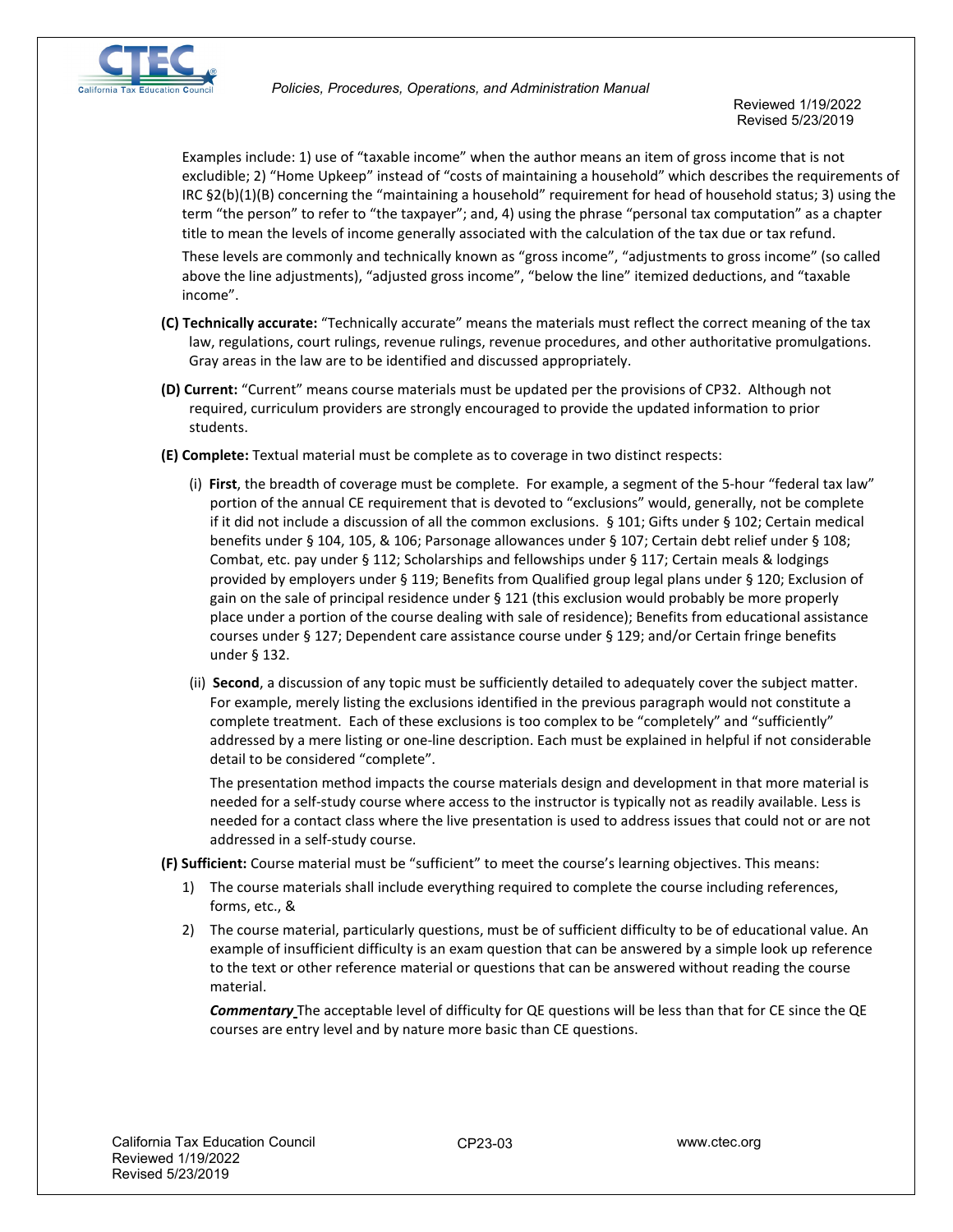

Reviewed 1/19/2022 Revised 5/23/2019

**Examples** of CE questions that would **NOT** meet the sufficiency requirement:

- *1. How many federal filing statuses are there?*
	- *a. One*
	- *b. Two*
	- *c. Three*
	- *d. Four*
	- *e. Five*
- *2. The federal filing statuses include all of the following except:* 
	- *a. Married Filing Jointly*
	- *b. Head of Household*
	- *c. Simple EZ*
	- *d. Surviving Spouse*
	- *e. Single*
- *3. Claiming the standard deduction is more beneficial than itemizing deductions when?*
	- *a. The standard deduction is greater than \$4,250*
	- *b. Charitable contributions are greater than taxes and interest*
	- *c. Itemized deductions are greater than personal exemptions*
	- *d. The taxpayer claimed the standard deduction last year*
	- *e. The standard deduction is greater than the total of itemized deductions*
- *4. Wages and salaries must be reported on 1040?*
	- *a. Line 9*
	- *b. Line 10*
	- *c. Line 12*
	- *d. Line 18*

*Commentary In addition, to be "sufficient to meet the course's learning objectives" means that neither the text nor other course material may directly or indirectly lead students to the portion of the material where the answer to a particular question can be found.* 

**(6) Secondary Review** - It is strongly recommended that curriculum providers have course materials reviewed by qualified persons other than the person(s) who developed them. This review should occur before the materials are submitted for approval or offered to students.

**Commentary:** Individuals, other than the course author/developer, should review the course. This review should be completed by a person qualified in the subject matter and knowledgeable in instructional development and design. Any one reviewer need not be competent in all areas, but all aspects of a course should be reviewed. It may be impractical to review certain courses, such as lectures given only once, in which more reliance must be placed on the recognized competence of the author/instructor.

- **(7) Credit Hours** Credit hours for a face-to-face course are based on a 50-minute contact hour. Self-study courses must calculate credit hours using the word count or pilot testing method as outlined in CP13(f),(g), & (h).
- **(8) Curriculum Provider Approval** Appropriate curriculum provider approval must be obtained prior to advertising or offering CTEC approved courses. Applications for approval must be complete. The appropriate application checklist must be completed and submitted. Required course materials include, but are not necessarily limited to: an approved provider application, a syllabus describing topics covered with time devoted to each, a copy of the instructor guide or power point for live presentations, student learning materials, sample provider course completion certificate, provider compliance form, and a student evaluation form. In addition, quizzes and examinations must be included, if applicable. The appropriate application checklist should be used as a guide and must be submitted with the application (CP02).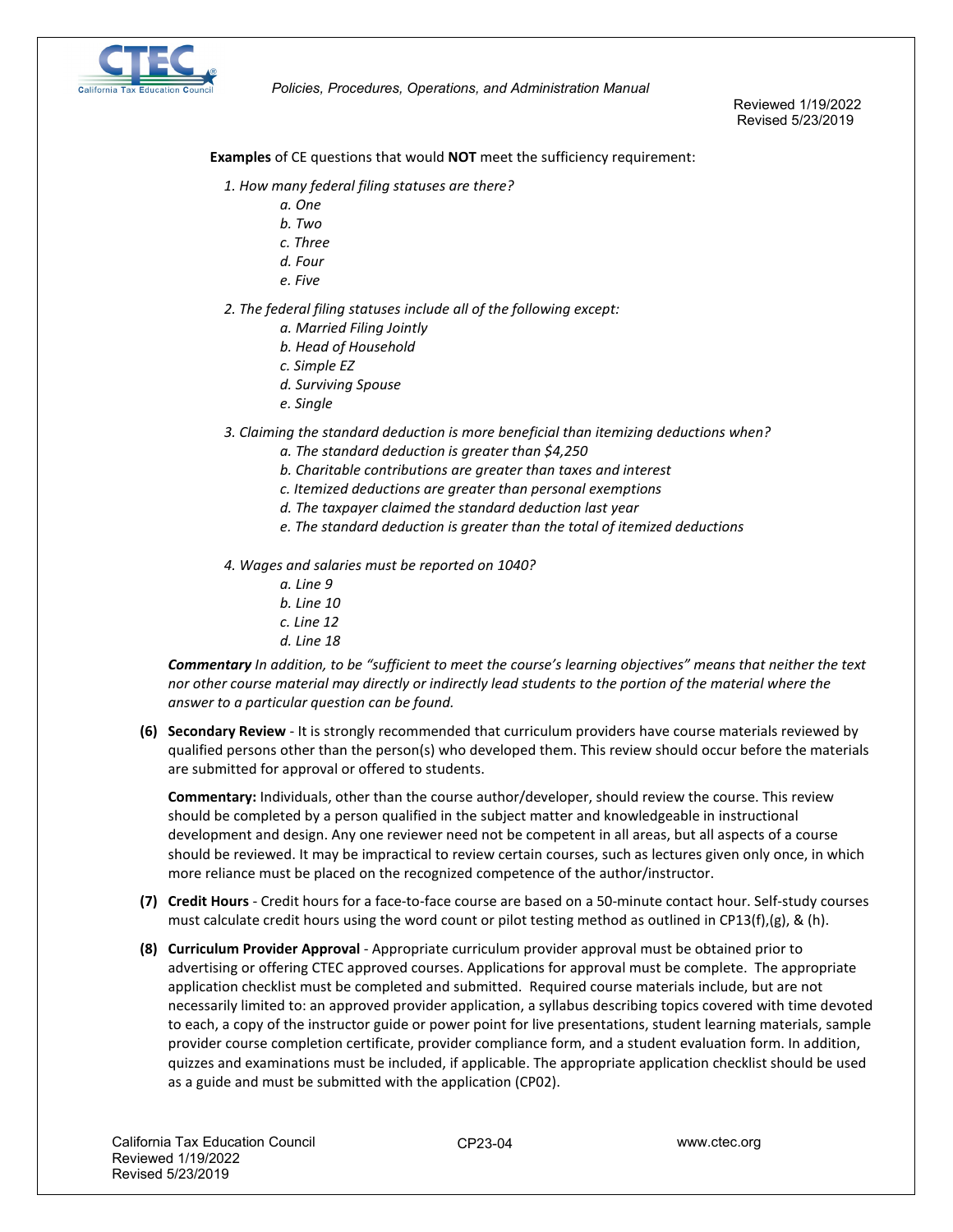

**Commentary:** A curriculum provider may not offer or advertise that a course is a CTEC approved course until the appropriate provider approval is granted.

- **(9) Applications** Applications to become a CTEC approved curriculum provider can be downloaded from CTEC's website (www.ctec.org) or can be mailed or faxed upon request. Applicants will receive approval or denial within 120 days of CTEC receiving a complete application packet.
- **(10) Test Only Courses** Courses **may not** consist of testing material only. Neither an exam nor a test of any kind, standing alone, will constitute an acceptable course.

**(k) – Promotion of Competent Tax Preparation Standards** – Curriculum providers are charged with the responsibility to design and develop courses that "promote competent tax preparation in California." Curriculum reviewers are charged with the task of evaluating a course with this standard in mind.

To that end, reviews are to determine if the course:

- **(1)** Is substantive and probative. In other words, does the course have a firm basis for the claim that it, in reality, helps to promote competent tax preparation and is, therefore, educationally meaningful.
- **(2)** Has the quality or function of proving or demonstrating that it does, in fact, promote competent tax preparation.
- **(3)** Includes review and examination questions that are sufficiently challenging to promote competent tax preparation.

## **(l) - COURSE PRESENTATION**

**(1) Advertising Disclosures** - Providers shall inform prospective students that the provider has been approved by CTEC and uses CTEC approved advertising disclosures (see CP34). Courses that are promoted in a way that violates this standard may be disqualified.

**Commentary:** The Board will maintain a listing of approved disclosures. These approved disclosures will be distributed upon request and included with the curriculum provider application packet. Providers needing alternate disclosure language may request it from the Board.

**(2) Learning Objectives** - Providers shall inform students, in advance, of: learning objectives, prerequisites, course content and level, advance preparation, instructional methods, number of federal and state hours awarded for successful completion, grievance policy, refund policy, and relevant administrative procedures and policies.

**Commentary:** In order for potential students to effectively select their qualifying or continuing education course, the significant features of the course should be disclosed in brochure advertisements and/or other informational announcements. The course registration policies and procedures must be formalized, published, and made available to students.

- **(3) Refund Policy** Curriculum providers must formulate a refund policy that is clearly communicated to students before they register for the course. Refund policies must comply with California law.
- **(4) Instructors** Curriculum providers shall ensure instructors are qualified with respect to both course content and instructional methods. Instructors must be qualified in the subject matter and be knowledgeable in instructional design and delivery. Courses must be developed and taught by individuals or teams having expertise in the subject matter. The instructor must be a currently registered CRTP, IRS Enrolled Agent, licensed CPA, attorney in good standing and holding an active license or its equivalent or an individual with tax expertise demonstrated through practical experience.

**Commentary**: The instructor is a key ingredient in the learning process in any course. Therefore, it is important that curriculum providers exercise proper care in selecting qualified instructors for each course. Qualified instructors are not only knowledgeable but also have a demonstrated capability of communicating effectively, i.e. they should be competent teachers, current in the subject matter, skilled in the use of the appropriate instructional methods, and adequately prepared.